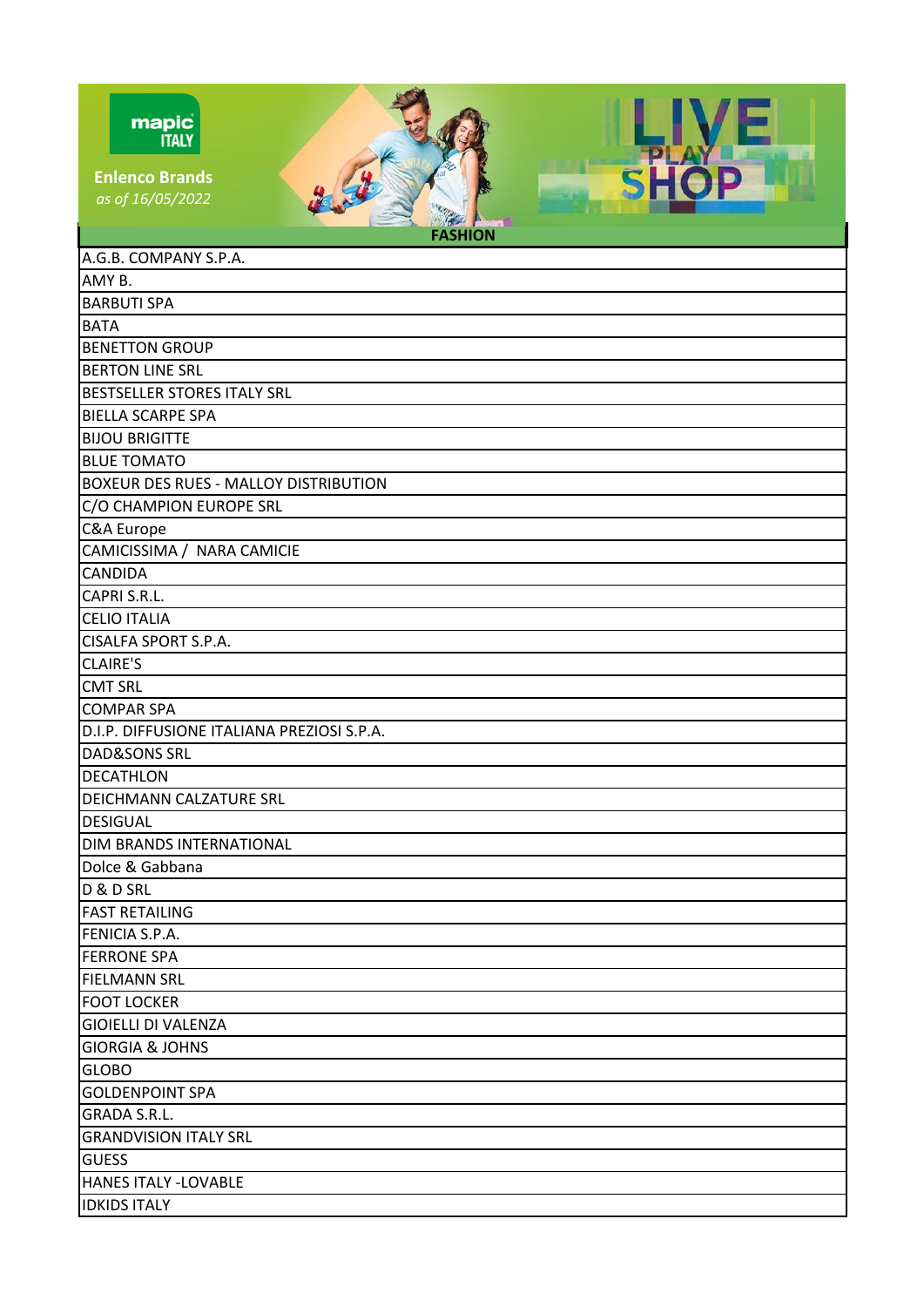| <b>INCOM</b>                                                 |
|--------------------------------------------------------------|
| <b>INDITEX SA</b>                                            |
| INFRANCHISING ITALIA S.R.L.                                  |
| <b>INTICOM S.P.A.</b>                                        |
| <b>INVIDIAUMO SPA</b>                                        |
| <b>JD SPORTS FASHION PLC</b>                                 |
| <b>KIABI ITALIA</b>                                          |
| <b>KING SPA</b>                                              |
| <b>KISH GROUP</b>                                            |
| <b>LAMORGESE</b>                                             |
| LIVE978                                                      |
| <b>LPP</b>                                                   |
| LUISA DIMAURO S.R.L.                                         |
| <b>MANGO</b>                                                 |
| <b>MARTINO GROUP</b>                                         |
| <b>MATRIXX SRL</b>                                           |
| <b>MAULI SPA - IDEXE</b>                                     |
| <b>MCL SRL</b>                                               |
| <b>MF BRANDS</b>                                             |
| MINICONF SPA (ITALY - ORTIGNANO RAGGIOLO (ITALY - ORTIGNANO) |
| <b>MIROGLIO FASHION SRL</b>                                  |
| MONDOVICINO RETAIL                                           |
| <b>MORELLATO SPA</b>                                         |
| NAU!                                                         |
| <b>ORIGINAL MARINES</b>                                      |
| <b>ORKA HOLDING</b>                                          |
| PANDORA ITALIA                                               |
| PANGEA RETAIL ITALIA SRL                                     |
| PIAZZA ITALIA SPA                                            |
| PINOCCHIO                                                    |
| <b>PIPER RETAIL</b>                                          |
| PITTAROSSO SPA                                               |
| PRIMADONNA                                                   |
| <b>PRIMARK</b>                                               |
| SALMOIRAGHI & VIGANO S.P.A                                   |
|                                                              |
| SAMARCANDA<br><b>SARNIORO</b>                                |
|                                                              |
| <b>SARTORIA GRAY SRL</b>                                     |
| <b>SCARPAMONDO</b>                                           |
| SEKI SRL/KIABI ITALIA                                        |
| <b>SNIPES SRL</b>                                            |
| SORBINO UOMO SPA                                             |
| <b>STELLAZETA</b><br><b>STROILI ORO SPA</b>                  |
|                                                              |
| <b>SWISS OUTDOOR LIFESTYLE AG</b>                            |
| <b>TALCO</b>                                                 |
| <b>TALLY WEIJL ITALIA</b>                                    |
| TEDDY GROUP S.P.A.                                           |
| <b>NEGOZI CULTURA E MEDIA</b>                                |
| BERNA SERVICE/JUST IN CASE                                   |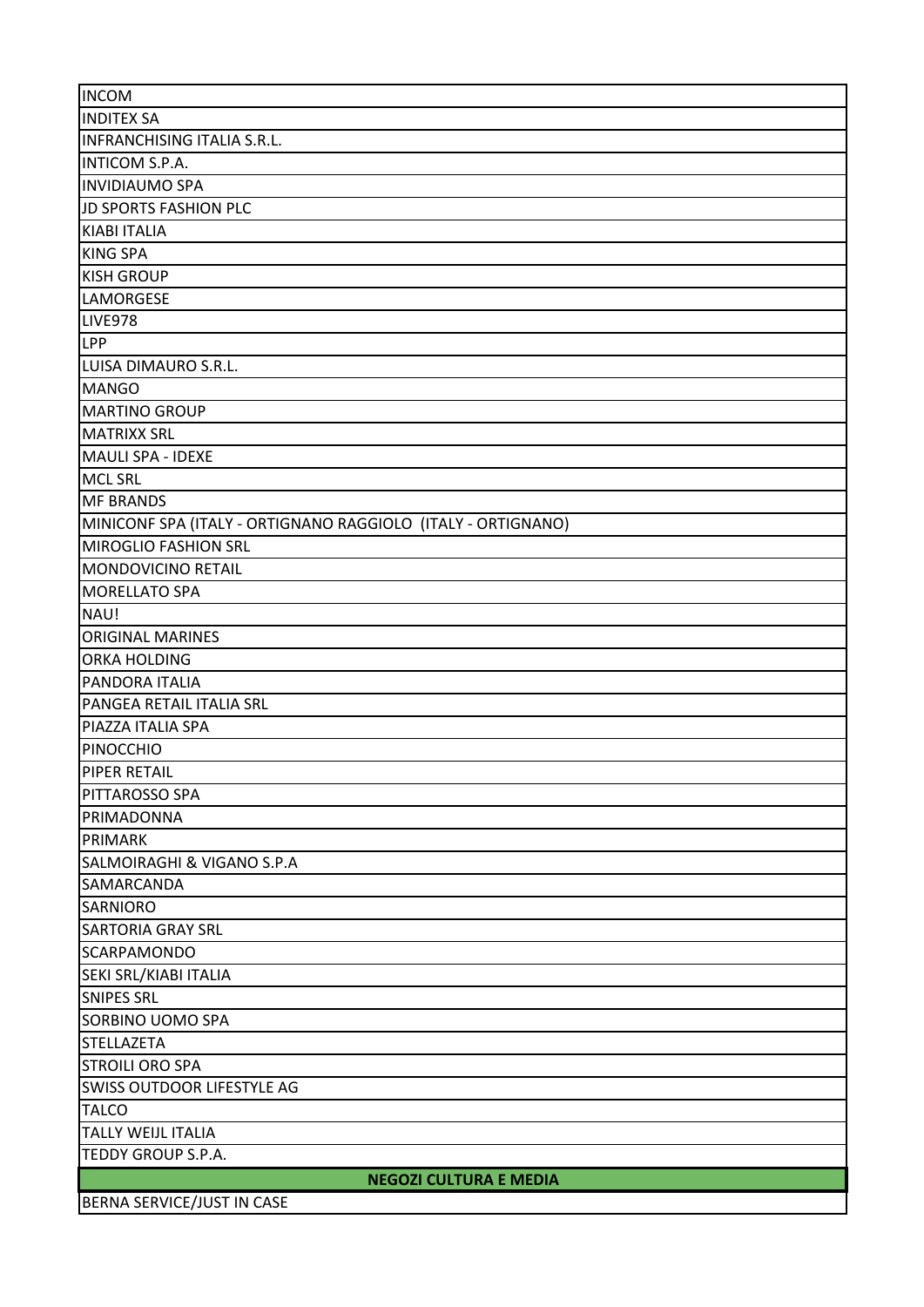| <b>CIDIVERTE SPA</b>                 |
|--------------------------------------|
| <b>EURONICS ITALIA SPA</b>           |
| <b>GAMESTOP</b>                      |
| <b>GIOECA ITALIA</b>                 |
| <b>GIUNTI AL PUNTO</b>               |
| LA CASA DE LAS CARCASAS              |
| LIBRERIE FELTRINELLI S.R.L.          |
| <b>MEDIAMARKET S.P.A</b>             |
| MEDIAMARKTSATURN RETAIL GROUP GMBH   |
| <b>MEDIAWORLD</b>                    |
| <b>MONDADORI RETAIL</b>              |
| <b>ORPASTYLE SRL</b>                 |
| <b>PARTY TRADE</b>                   |
| <b>QUICK MY GAME</b>                 |
| <b>TOYS CON TE</b>                   |
| <b>UCI CINEMAS</b>                   |
| UNIEURO S.P.A.                       |
| <b>GRANDI MAGAZZINI</b>              |
| <b>AIR GROUP</b>                     |
| <b>ANDREA MARINIELLO</b>             |
| <b>MASCHERONI SRL</b>                |
| <b>RIALTO SPA</b>                    |
| <b>CATENE DI RISTORAZIONE</b>        |
| 101CAFFE' SRL                        |
| A CENTO SPA/FRATELLI LA BUFALA       |
| <b>ALICE PIZZA NEGOZI SRL</b>        |
| <b>AT RESTAURANT</b>                 |
| <b>BEFED FRANCHISING SRL</b>         |
| <b>BOSCO SRL UNIPERSONALE</b>        |
| <b>BURGER KING</b>                   |
| CAFFÈ OTTOLINA SPA                   |
| CAFFE PASCUCCI TORREFAZIONE S.P.A    |
| <b>CHEF EXPRESS SPA</b>              |
| CIBIAMO GROUP - LA BOTTEGA DEL CAFFE |
| <b>CIGIERRE</b>                      |
| COOP LIGURIA S.C.C.                  |
| <b>DFF</b>                           |
| DOPPIO MALTO                         |
| EPIZZA S.P.A.                        |
| <b>F RETAIL</b>                      |
| <b>FIRST SRL</b>                     |
| <b>FLOWER BURGER</b>                 |
| <b>FOODBRAND SPA</b>                 |
| <b>GESA SRL</b>                      |
| <b>GIOEL HOLDING S.R.L.</b>          |
| <b>GL GROUP ITALIA</b>               |
| <b>GOOD LIFE SRL</b>                 |
| <b>GRUPPO ETHOS</b>                  |
| <b>GRUPPO LA PIADINERIA SPA</b>      |
| HuHUMMUS AROUND SRL                  |
|                                      |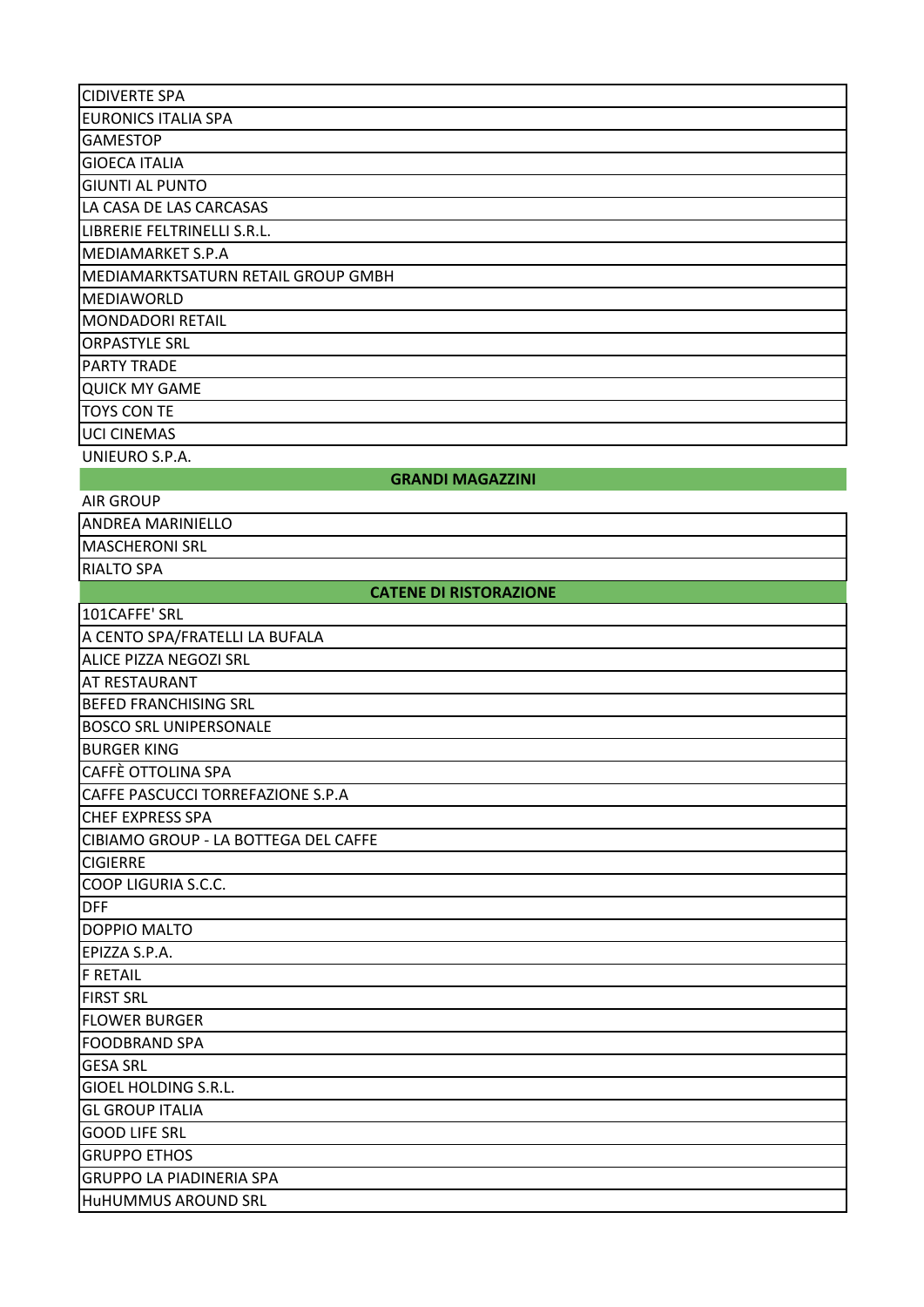| <b>ITALPIZZA RETAIL SR</b>                        |
|---------------------------------------------------|
| <b>KEBHOUZE SRL</b>                               |
| LA CANNOLERIA SICILIANA                           |
| LA PIADINERIA                                     |
| LA YOGURTERIA                                     |
| LOWENGRUBE SRL                                    |
| <b>MACHA</b>                                      |
| MCDONALD'S DEVELOPMENT ITALY LLC (ITALY - ASSAGO) |
| MILANO RETAIL INVESTMENTS                         |
| <b>MOYA SUSHI</b>                                 |
| NEW LINO'S COFFEE SRL                             |
| ONLY THE FOOD S.R.L.                              |
| PAM PANORAMA SPA                                  |
| PAPPAMI                                           |
| <b>PASTIFICIO RANA</b>                            |
| <b>PIADART RETAIL</b>                             |
| <b>PROPOSITUM SRL</b>                             |
| PUNTO GRILL SERVICES S.R.L.                       |
| QUALITYFOODSOLUTION SRL                           |
| <b>RANA SPA</b>                                   |
| RE NERO CAFFE'                                    |
| <b>ROADHOUSE SPA</b>                              |
| ROSSOPOMODORO                                     |
| <b>SAPORI ARTIGIANALI SRL</b>                     |
| <b>SEGAFREDO ZANETTI</b>                          |
| SHAY SRL (ITALY - MONTOPOLI VALDARNO              |
| <b>SP RETAIL DEVELOPMENT</b>                      |
| <b>TUTT'AMERICA</b>                               |
| US Food Network S.r.l. - KFC franchisee           |
| <b>VAIMO SPA</b>                                  |
| <b>YOYOGURT</b>                                   |
| <b>SUPERMERCATI E GENERI ALIMENTARI</b>           |
| <b>BENNET SPA</b>                                 |
| <b>CLIVIA SRLS</b>                                |
| CONAD ADRIATICO SOC. COOP.                        |
| DML S.P.A.                                        |
| <b>EMISFERO</b>                                   |
| F.G GALLERIE COMMERCIASLI SPA                     |
| FINIPER CANOVA GROUP S.P.A.                       |
| <b>GIOCHI3</b>                                    |
| IPER MONTEBELLO S.P.A.                            |
| LIDL ITALIA SRL                                   |
| <b>OASI IPERMERCATI</b>                           |
| <b>UNICOMM SRL</b>                                |
| <b>NEGOZI SALUTE E BELLEZZA</b>                   |
| <b>BOTTEGA VERDE</b>                              |
| <b>CAPELLO POINT</b>                              |
| <b>CORANI E PARTNERS SPA</b>                      |
| <b>DENTALPRO</b>                                  |
| <b>DOMINA BEAUTY CENTER SRL</b>                   |